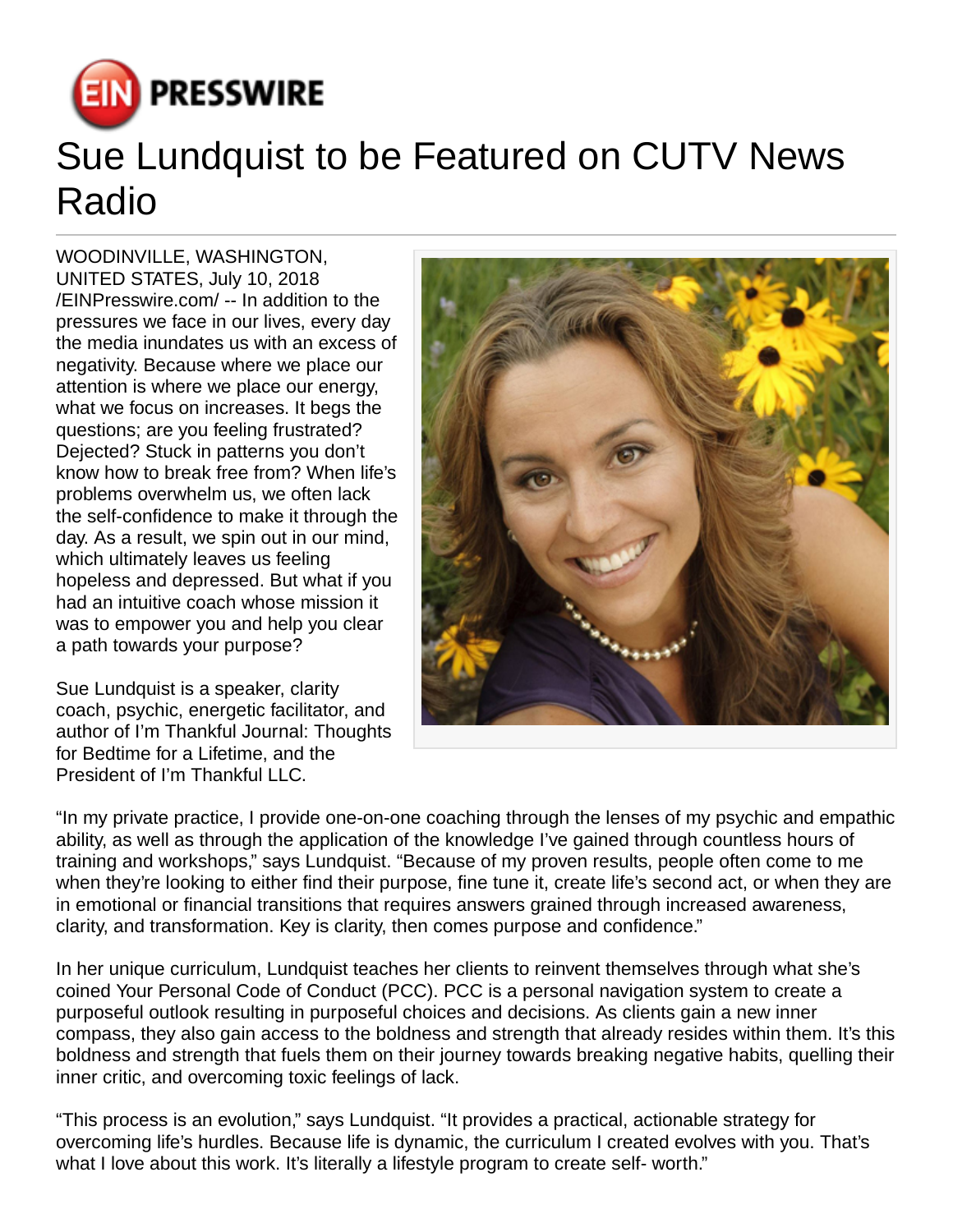In her first award-winning book, Lundquist illustrated her passion for gratitude and how it creates love and empathy among families. By teaching gratitude, she enables her clients to create dialogues within their families. These conversations are designed to spark conversations which help parents engage with their children to ponder their moral values, as well as what they desire to create for their lives.

"I speak a lot on the energy and frequencies of love and trust versus fear," says Lundquist. "I want people to have the practical tools to feel empowered by their purpose, their clarity of choice, the hope, happiness, joy, and gratitude they have for their life. These emotions help us move forward because they have a higher vibration than say anxiety and doubt."



For Lundquist, it's vital to help all her clients change the energetic and emotional frequency that keep them living in fear and negative energy. By encouraging joy, hope, and gratitude, through the energy these emotions create, she propels her clients forward to receive more than they ever imagined.

"I can tap into the frequencies of other people's energies yet I'm also human and very grounded in practicality," says Lundquist. "For me and the people I work with, to live our best lives we need to have practical, actionable tools."

For Lundquist, helping people from a profound place of pure rawness, tough love, and vulnerability is much needed in today's world of fear and lack. She believes we all need to raise our mental and physical vibration to make lasting personal and global changes.

"People must know they have all the power within them to be empowered," says Lundquist. "I'm here to guide you so you too can live a meaningful magnificent life. I'm humbled and deeply honored to do my work."

CUTV News Radio will feature Sue Lundquist in an interview with Jim Masters Tuesday July 10th at 3pm EST.

Listen to the show on **[BlogTalkRadio](http://www.blogtalkradio.com/cutvnewsradio/2018/07/10/cutv-news-radio-spotlights-sue-lundquist)**.

If you have any questions for our guest please call (347) 996-3389

For more information on Sue Lundquist please visit [www.suelundquist.com](http://www.suelundquist.com)

Author: Beatrice Maria Centeno

Lou Ceparano